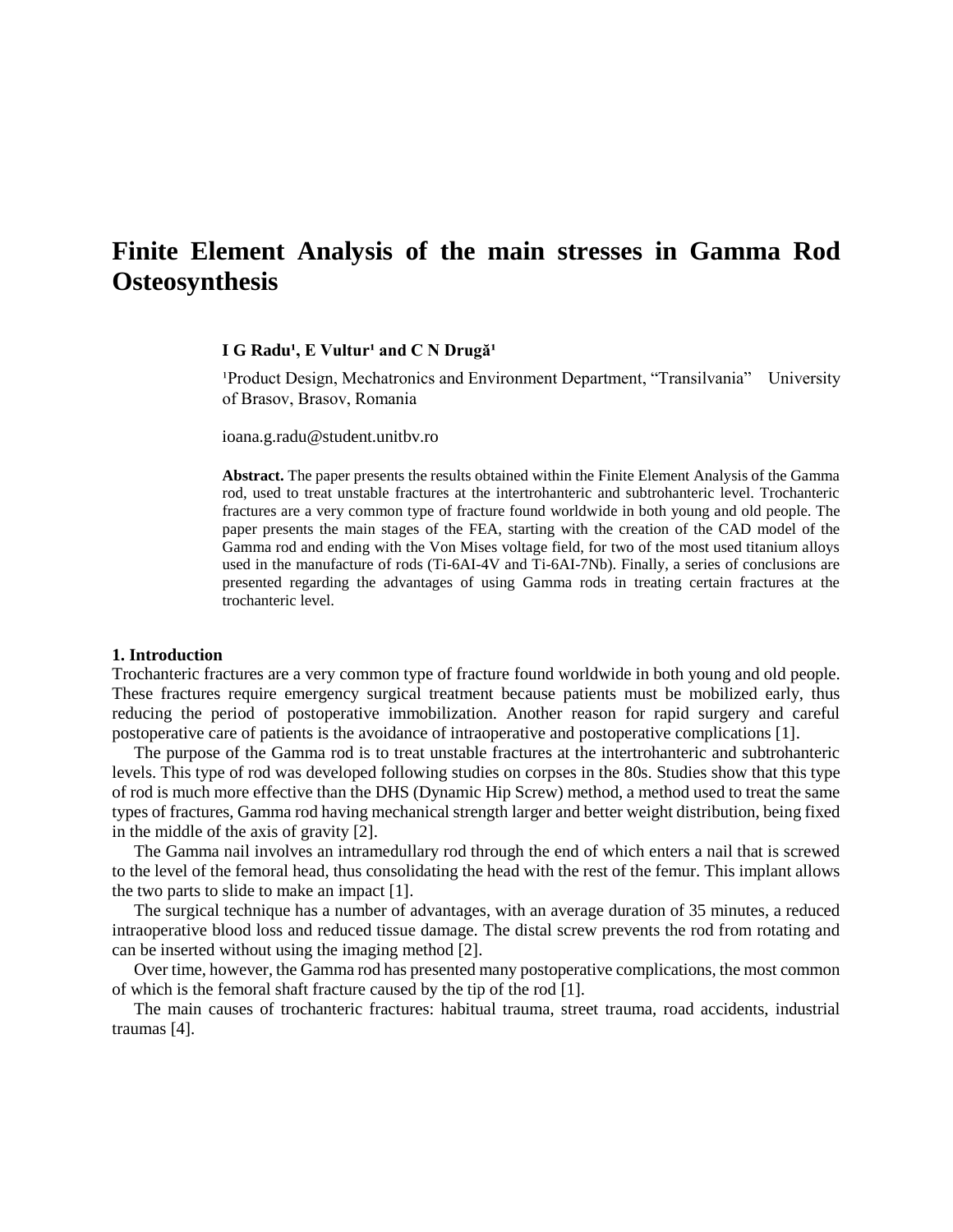## **2. Material and Method**

Gamma rods are indicated in inverted obliquity trochanteric fractures where they represent the ideal implant. In unstable peritrochanteric fractures, the Gamma system can be used as an alternative to the compression screw [5].

The demands on the femur are: 2460 N on the femoral head, 1700 N on the great trochanter due to the gluteal muscles and 771 N on the small trochanter due to the psoas-iliac muscle [6].



**Figure 1.** Types of peritrohanteric fractures [9].

## *2.1*. *Biomaterials used in the construction of the Gamma rod*

The implantable system of the intramedullary short Gamma rod consists of a short rod, also called a nail, having a standard size, one or two nails that are inserted into the head-neck system at the femur. Under the ends of the screws, a plate can be inserted to stabilize the trochanteric mass. On the distal Tuesday of the Gamma rod, another screw is inserted, which has the role of preventing the rotation of the rod [3].

The material from which the short Gamma system for peritrohanteric fractures is made is titanium or titanium alloys [3].

Titanium and its alloys can be processed by advanced powder manufacturing methods, such as additive coating (or 3D printing) or injection molding of metals. This area is receiving increased attention from various production sectors, including the medical devices sector [7].

Titanium is a biomaterial that falls into the category of semi-lightweight materials, with special properties (Table 1). It is completely biocompatible, non-toxic, relatively low density, high specific strength, very good cold and heat resistance, very good fatigue strength, low modulus of elasticity, being compatible with bone structures, not magnetic (Table 1) [4].

| Table 1. Properties of titanium         |            |             |    |
|-----------------------------------------|------------|-------------|----|
| Titanium properties                     | Stock      | Units       | of |
|                                         |            | measurement |    |
| Atomic Mass                             | 49,7       | g           |    |
| Density                                 | 4,51       | g/cm3       |    |
| Minimum flow limit                      | <b>SBO</b> | <b>MPa</b>  |    |
| Minimum strength of tensile<br>strength | 550        | <b>MPa</b>  |    |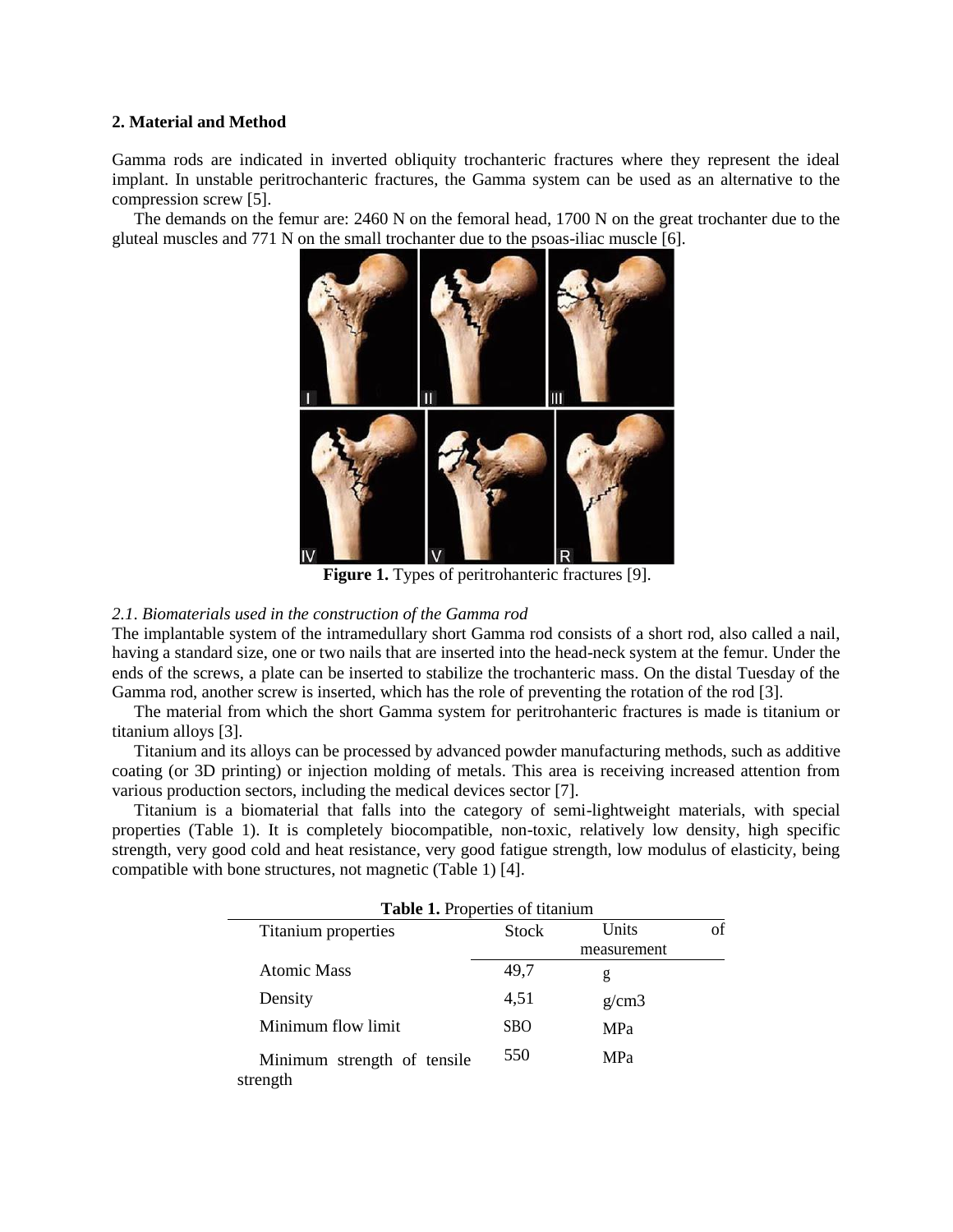| Young module            | 116  | GPa          |
|-------------------------|------|--------------|
| Poisson coefficient     | 0,33 |              |
| Vicker hardness         | 970  | <b>MPa</b>   |
| <b>Brinell hardness</b> | 716  | <b>MPa</b>   |
| Melting temperature     | 1668 | $^{\circ}$ C |
| Boiling point           | 3287 | $^{\circ}C$  |

By alloying with a number of metals, Al, Mo, V, Mn, Cr, Sn, Fe, Nb, titanium forms various alloys (Table 2). Titanium and titanium alloys are used in a very wide range of medical applications, especially when it comes to dental and orthopedic implants. The conditions of use of titanium and titanium alloys in the medical field are governed by European norms and standard ISO 5832 [4].

Table 2 shows the main categories of titanium and titanium alloys used in medical applications, their characteristics and quality standards. Titanium's corrosion resistance is due to the spontaneous formation of an oxide film on the surface of the material, with a thickness of several tens of nm, which has three main characteristics, extremely useful for medical applications of titanium, namely stability, impermeability, adhesion. [9] Compared to other metallic biomaterials, titanium alloys have significantly higher strength / weight ratios, which is extremely important in the design of orthopedic implants [4].

| <b>Table 2.</b> Properties of major titanium alloys |                |               |                   |               |                                  |
|-----------------------------------------------------|----------------|---------------|-------------------|---------------|----------------------------------|
| Alloy                                               | Tensile        | limit<br>Flow | Elongati          | Modulus<br>of | Standard                         |
|                                                     | strength (MPa) | (MPa)         | on $(^{\circ}$ â) | elasticity    |                                  |
|                                                     |                |               |                   | (GPa)         |                                  |
| Ti-6AI-4V                                           | 895-930        | 825-869       | $6-10$            | 110-119       | IS05832-3                        |
| $Ti-6AI-7Nh$                                        | 900-1050       | 880-950       | $8,1-15$          | 110           | IS05832-3                        |
| $Ti-5AI-2.5Fe$                                      | 1020           | 895           | 15                | 112           | IS05832-3                        |
| $Ti-6AI-6V-2Sn$                                     | 965-1103       | 980           | 1k                | 110,3         | ISO 5832-11                      |
| $Ti-6AI-6V-2Sn$                                     | 1280           | 1210          | 10                | 117           | ISO 5832-10                      |
| $Ti-13Nb-13Zr$                                      | 973-1037       | 836-908       | $10-16$           | 77-84         | <b>ASTM</b><br>F1713             |
| $Ti-12Mo-6Zr-$<br>2Fe                               | 1060-1100      | 1000          | $18-22$           | 74-85         | <b>ASTM</b><br>F <sub>1813</sub> |

2.2. *Realization of the CAD model of the Gamma rod*

To create the CAD model, the Catia V5 design software was used, the design process and the final result being presented in Figures 1, 2 and 3.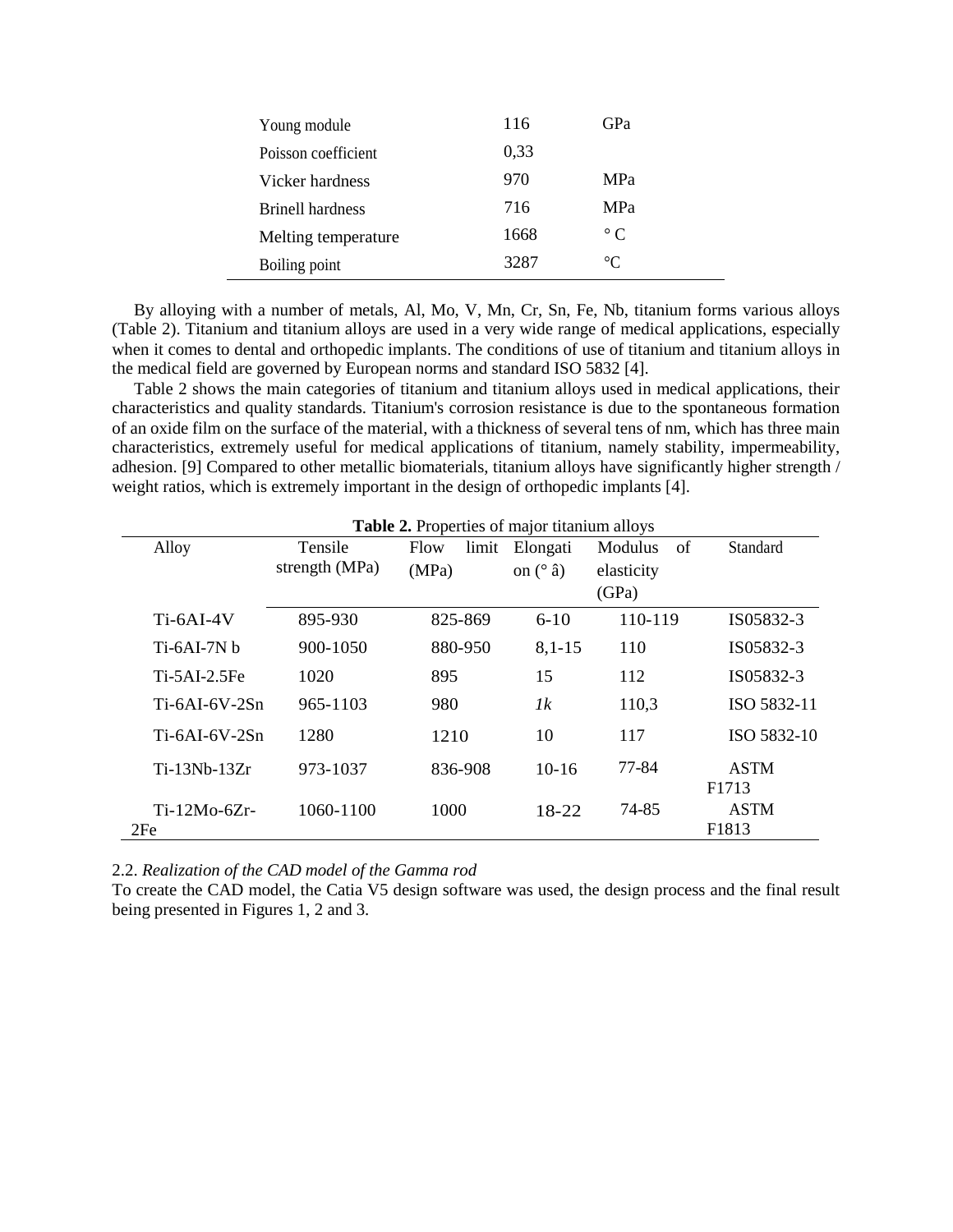

**Figure 1.** Execution drawing of the implant



**Figure 2.** CAD model of: a) Gamma rod; b) the proximal screw of the Gamma rod

Figure 2 shows the CAD model of the centromedullary rod inserted at the medullary canal of the femur and the CAD model of the proximal screw of the Gamma rod, inserted at the neck and head of the femur to stabilize peritrohanteric fractures, having the role of antirotation of the rod. The distal screw has the role of fixing the rod to avoid its rotation and sliding.



**Figure 3.**a) CAD model of the distal screw of the Gamma rod; b) The assembled CAD model of the Gamma rod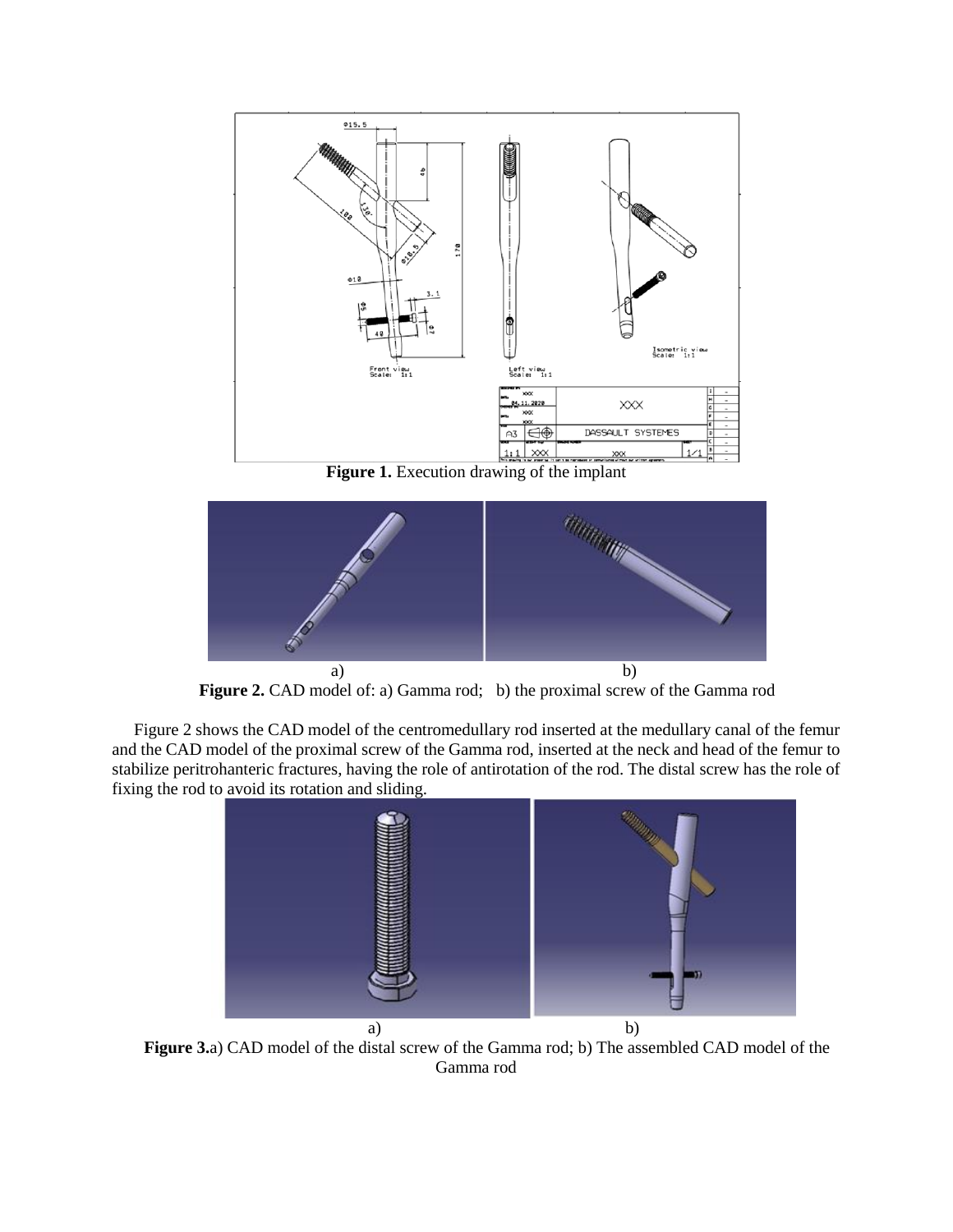| 2.3. Finite element analysis (FEA) of the stresses to which the Gamma rod is subjected                                                                                                                                                                                                                         |
|----------------------------------------------------------------------------------------------------------------------------------------------------------------------------------------------------------------------------------------------------------------------------------------------------------------|
| After making the 3D model of the intramedullary Gamma rod, Finite Element Analysis (FEA) was                                                                                                                                                                                                                   |
| performed using Catia V5 software, using Titan-based alloys: Ti-6AI-4V and Ti-6AI-7Nb (Table 3).                                                                                                                                                                                                               |
| $\mathbf{m}$ . I.e. $\mathbf{a}$ , $\mathbf{b}$ , $\mathbf{a}$ , $\mathbf{a}$ , $\mathbf{c}$ , $\mathbf{c}$ , $\mathbf{d}$ , $\mathbf{c}$ , $\mathbf{a}$ , $\mathbf{c}$ , $\mathbf{c}$ , $\mathbf{c}$ , $\mathbf{c}$ , $\mathbf{c}$ , $\mathbf{c}$ , $\mathbf{c}$ , $\mathbf{c}$ , $\mathbf{c}$ , $\mathbf{c}$ |

| Aloy         | Young's<br>module GPa | Poisson's<br>coefficient | Density<br>Kg/m3 | Thermal<br>expansion |  |
|--------------|-----------------------|--------------------------|------------------|----------------------|--|
| $Ti-6AI-4V$  | 119                   | 0.37                     | 0512             | 9,1                  |  |
| $Ti-6AI-7Nb$ | 110                   | 0.37                     | 0530             | 9,8                  |  |

In the Finite Element Analysis, the stress applied to the implant was the compressive force present at the hip joint (which acts on the femoral head and is taken up by the entire femur). The forces exerted by the muscles on the femur were ignored, because they do not act directly on the implant, their influence being insignificant compared to the compression on the femoral head and the implant.



**a**) b) c) **Figure 4.** *Ti-6Al-4V test at: a) 1500 N; b) 2000 N; c) 2500N*

Due to its shape and intramedullary implantation, the Gamma rod takes up this compressive force very well. The force applied to the rod was increased from 1500 N to 2500 N, this being the equivalent of a man of 70 kg and a height of 170 cm (Figures 4 and 5).



**Figure 5.** Ti-6Al-7Nb test at: a) 1500 N; b) 2000 N; c) 2500N